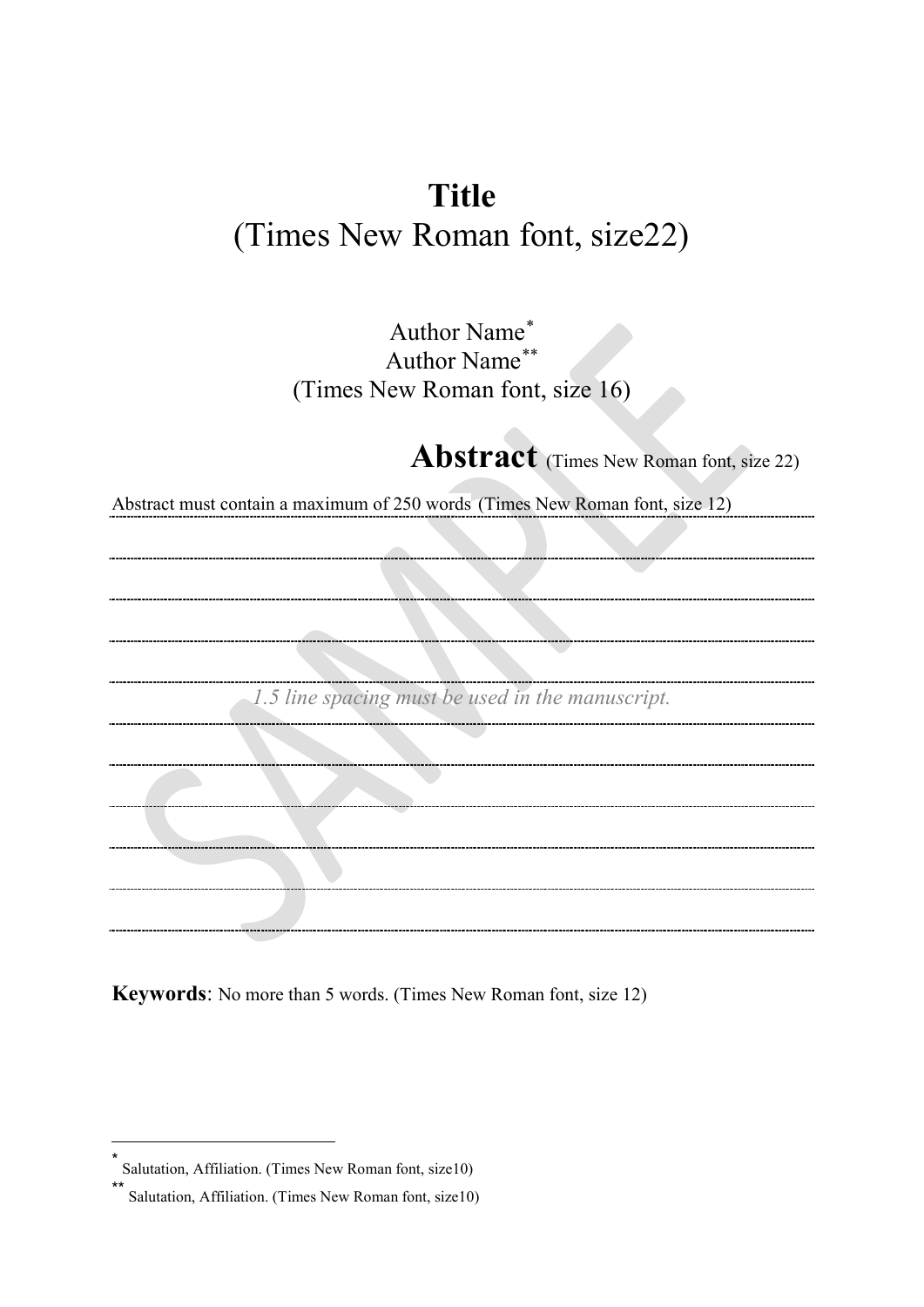### **Introduction** (Times New Roman font, size 16)

(Times New Roman font, size 12)

*1.5 line spacing must be used in the manuscript.*

## **Literature Review** (Times New Roman font, size 16)

(Times New Roman font, size 12)

*1.5 line spacing must be used in the manuscript.*

# **Research Methodology** (Times New Roman font, size 16)

(Times New Roman font, size 12)

*1.5 line spacing must be used in the manuscript.* 

# **Research Findings** (Times New Roman font, size 16)

(Times New Roman font, size 12)

*1.5 line spacing must be used in the manuscript.*

## **Discussions** (Times New Roman font, size 16)

(Times New Roman font, size 12)

*1.5 line spacing must be used in the manuscript.*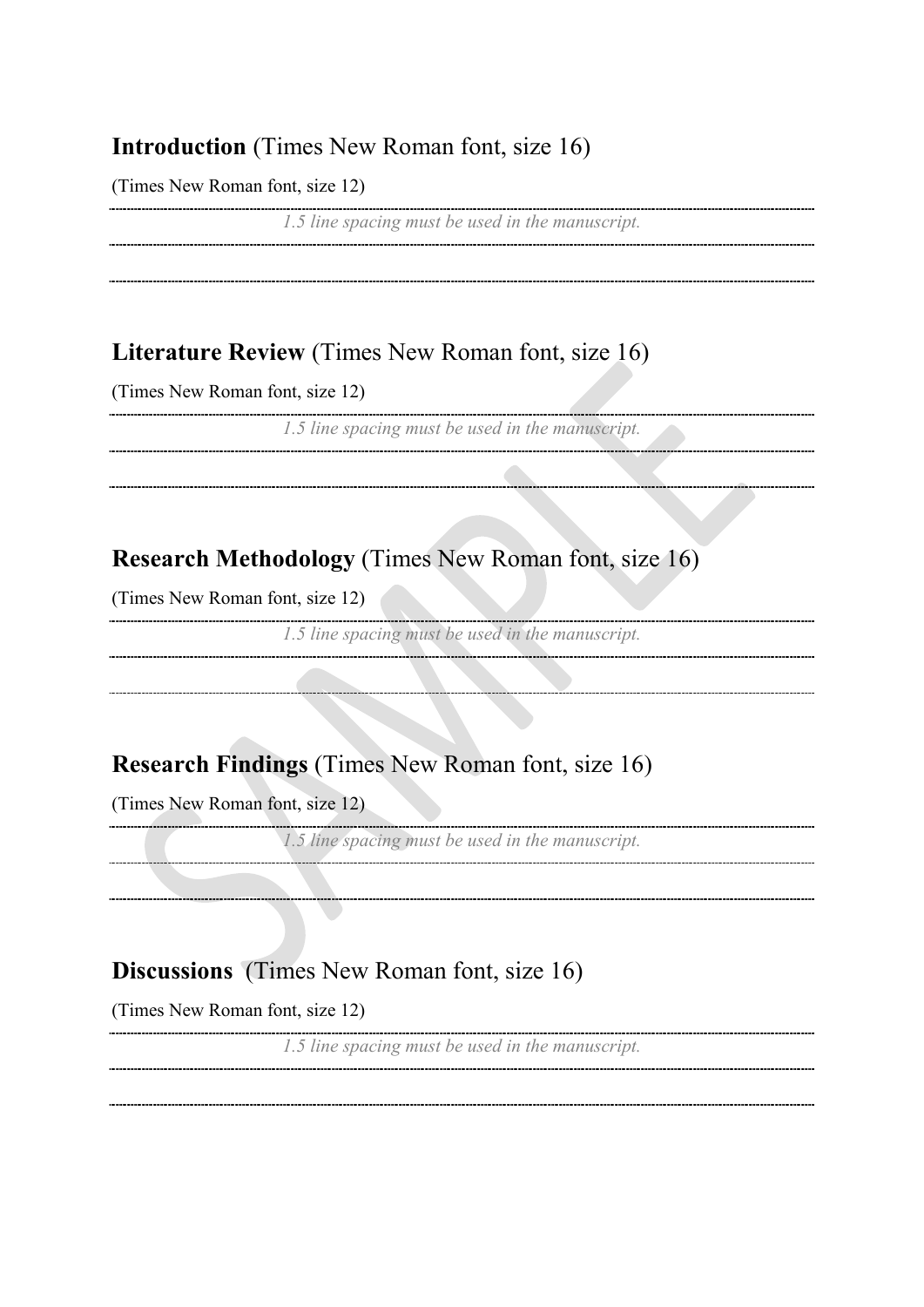#### **Theoretical Contributions** (Times New Roman font, size 12)

(Times New Roman font, size 12)

*1.5 line spacing must be used in the manuscript.*

#### **Managerial Implications** (Times New Roman font, size 12)

(Times New Roman font, size 12)

*1.5 line spacing must be used in the manuscript.*

### **Conclusion** (Times New Roman font, size 16)

(Times New Roman font, size 12)

*1.5 line spacing must be used in the manuscript.*

**Brief Summary** (Times New Roman font, size 12)

(Times New Roman font, size 12)

*1.5 line spacing must be used in the manuscript.*

#### **Limitations and Directions of Future Research** (Times New Roman font, size 12)

(Times New Roman font, size 12)

*1.5 line spacing must be used in the manuscript.*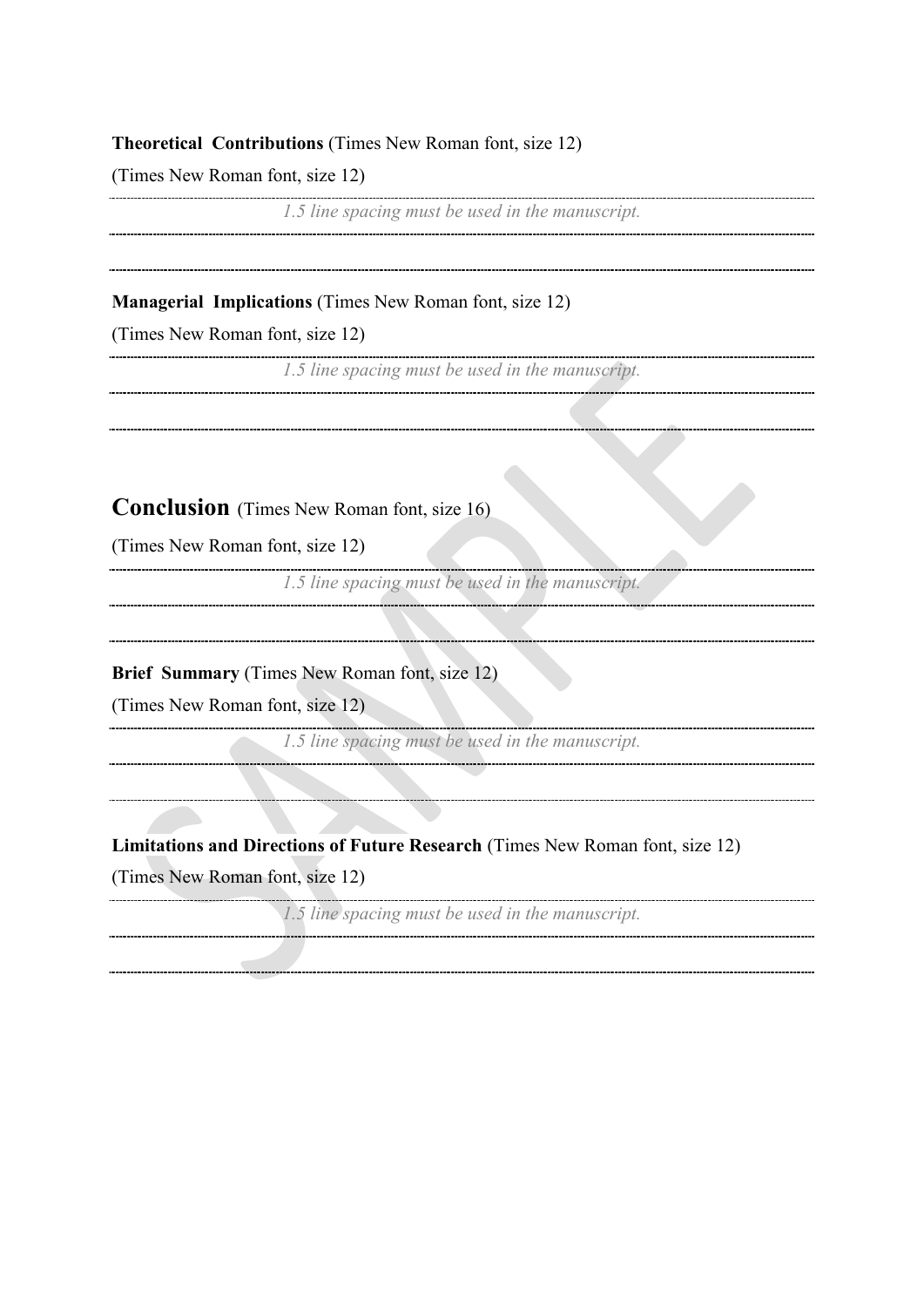#### **References** (Times New Roman font, size 16)

*Please refer to the APA Style for journal format and references (for details, see http://apastyle.apa.org/). The prospective contributor is required to check the accuracy and completeness of the references.*

### *Example*

- Soonsan, N. , & Sukahbot, S. ( 2020). Causal relationships between destination image, place attachment, overall satisfaction, and behavioral intention of western tourists in Phuket. *Chulalongkorn Business Review*, *42*( 1) , 68- 83. [https://](https://doi.org/10.14456/%20cbsr.2019.25) doi. org/ 10. 14456/ [cbsr.2019.25](https://doi.org/10.14456/%20cbsr.2019.25)
- Brown, L. S. (2018). *Feminist therapy* (2nd ed.). American Psychological Association.
- Piaget, J., & Inhelder, B. (1969). The psychology of the child (H. Weaver, Trans.; 2nd ed.). Basic Books.
- Tafoya, N., & Del Vecchio, A. (2005). Back to the future: An examination of the Native America Holocaust experience. In M. McGoldrick, J. Giordano, & N. Garcia-Preto (Eds.), Ethnicity and family therapy (3rd ed., pp. 55-63). Guilford Press. <http://a.co/36xRhBT>
- Fistek, A., Jester, E., & Sonnenberg, K. (2017, July 12-15). Everybody's got a little music in them: Using music therapy to connect, and motivate [Conference session]. Autism Society National Conference, Milwaukee, WI, United States. [https://asa.confex.com/](https://asa.confex.com/%20asa/2017/webprogramarchives/%20Session9517)  [asa/2017/webprogramarchives/ Session9517.](https://asa.confex.com/%20asa/2017/webprogramarchives/%20Session9517) Html
- Hollander, M. M. (2017). Resistance to authority: Methodological innovations and new lessons from the Milgram experiment (Publication No. 10289373) [Doctoral dissertation, University of Wisconsin-Madison]. ProQuest Dissertations and Theses Global.
- Muangtum, N. (2020). *6 Social media marketing trends 2021-The social reset*. [https://www.](https://www/) everydaymarketing. co/knowledge/social-media-marketing-trends-2021-we-are-socialthink-forward-the-social-reset